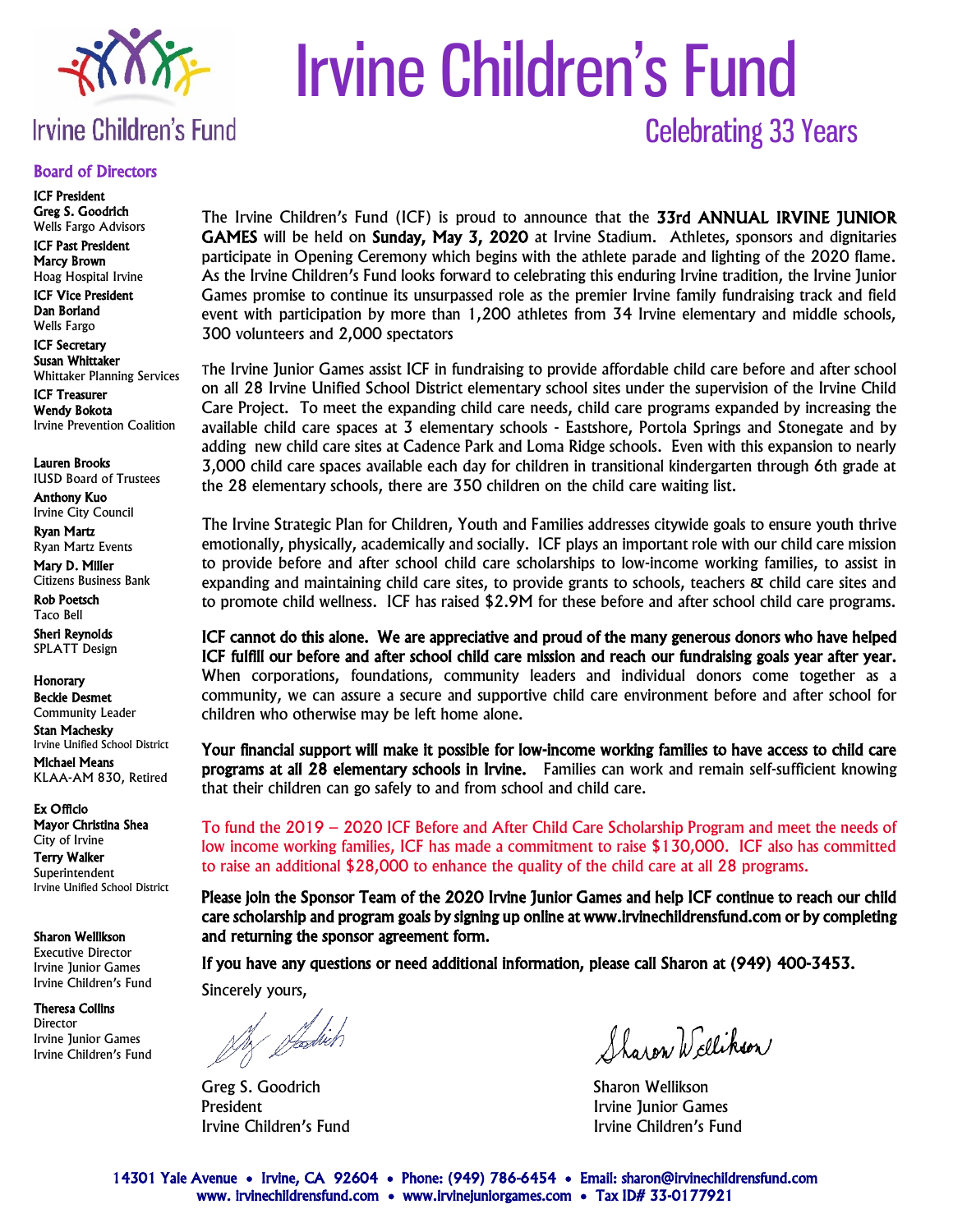

**33RD ANNUAL IRVINE JUNIOR GAMES** TRACK & FIELD FUNDRAISING EVENT A BENEFIT FOR THE IRVINE CHILDREN'S FUND ON TRACK TO RAISE FUNDS FOR BEFORE & AFTER SCHOOL CHILD CARE

#### MAY 3, 2020



#### The Irvine Junior Games (IJG) were conceived in 1986 with two objectives:





- First, the Irvine Junior Games serve as a fundraising event for the Irvine Children's Fund
- Second, to encourage the participation of elementary and middle school children in athletics and promote a healthy lifestyle

The Irvine Children's Fund (ICF) is a nonprofit organization in partnership with the Irvine Child Care Project with the purpose of raising money to:

- provide quality, affordable, safe & accessible before and after school child care for elementary school children
- provide child care scholarships for low-income, working families
- assist with funds to expand, maintain and enrich the 28 child care sites

#### Before & after school child care sites are located on all 28 elementary schools in the Irvine Unified School District and provide child care for 3,000 children in transitional kindergarten through  $6<sup>th</sup>$  grade

#### THE PREMIER CHILDREN'S ATHLETIC EVENT IN IRVINE 1,200  $4<sup>th</sup> - 8<sup>th</sup>$  Grade Athletes Representing 34 IUSD elementary and middle schools

The Irvine Junior Games have evolved into a force for positive interaction that bring together parents, children, the Irvine Unified School District (IUSD), the City of Irvine, foundations and corporate & individual sponsors. The Irvine Junior Games are truly a unique celebration of the Irvine community.



All Irvine Unified School District students in 4th through 8th grade are invited to participate in the Irvine Junior Games track and field events. Each year we host more than 1,300 athletes participating in the 50 and 100 meter sprints, 400, 800 and 1500 meter long distance runs, school relays, the bag shot, soccer kick, basketball shoot, and the standing and running long jump. The Irvine Junior Games include events for children with special needs and children in adapted PE.





Each athlete receives an official T-shirt that includes sponsor recognition. Proceeds from athlete entry fees, spectators & concessions benefit ICF.

Festivities begin with a color guard leading off the parade of athletes marching in behind their school banners. The Opening Ceremony concludes with the national anthem & the lighting of the Irvine Junior Games flame.

Each year, the Irvine Junior Games are efficiently run thanks to the help of more than 300 VOLUNTEERS who plan and volunteer at the event.

More than 150 corporate & individual gold, silver, bronze and spirit team SPONSORS and AUCTION DONORS have proudly supported the Irvine Junior Games and generously contributed to help ICF raise \$2.9 M for before and after school child care. From these generous donors, the Irvine Children's Fund has proudly provided:

- \$2,202,723 to the Irvine Child Care Project for before and after school child care scholarships
- \$230,928 to the Irvine Child Care Project to expand and maintain the child care sites
	- \$21,920 to complete the handicap accessibility at 7 child care sites
- 1,772 child care scholarships to low income, working families since 1993
- 40,197 child care days provided in 2013 2019
- \$242,292to the schools and teachers participating in the Irvine Junior Games
- \$230,928 to the 28 before and after school child care sites for supplies and activities to enrich the programs for nearly 3,000 children

IRVINE CHILDREN'S FUND • IRVINE JUNIOR GAMES • 14301 Yale Avenue • Irvine, CA 92604 Phone: (949) 786-6454 • Email: [sharon@irvinechildrensfund.com](mailto:sharon@irvinechildrensfund.com) • irvinechildrensfund.com • Tax ID# 33-0177921



**Irvine Children's Fund**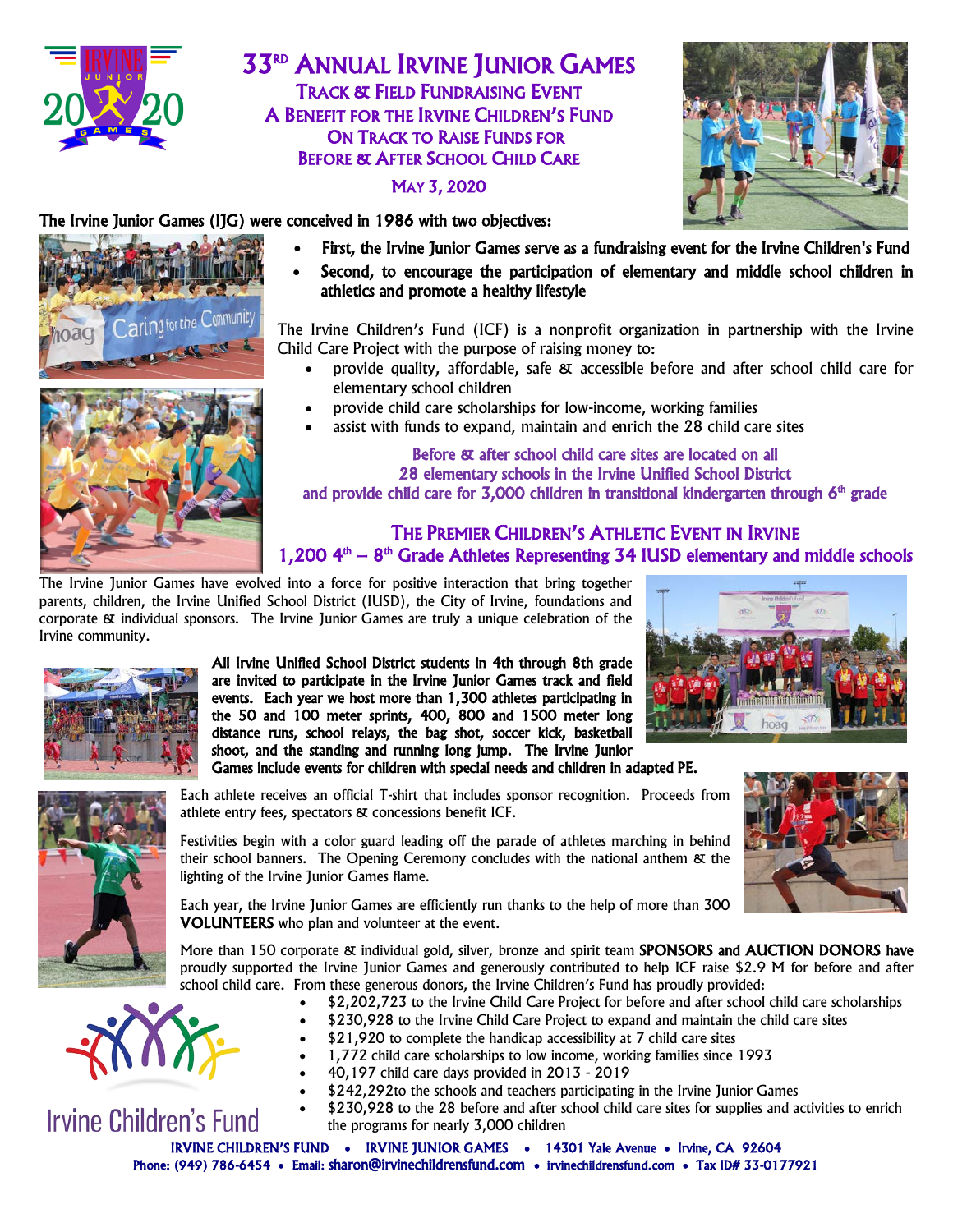







2020 IRVINE JUNIOR GAMES Sunday, May 3, 2020

SATURDAY PRE EVENT ATHLETE CHECK-IN and VENDOR/SPONSOR EXPO IJG EXPO SATURDAY, MAY 2, 2020 10 AM - 2 PM (Set up at 8:30 am)

# \$200 VENDOR/SPONSOR EXPO FEE

EXPO space Included in the following Sponsor Levels – Presenting  $\star$  Official  $\star$  Major  $\star$  Platinum  $\star$  Gold

Yes, I would like to participate in the IJG EXPO on Saturday, May 2nd

at the Athlete Check-In for 1,200 registered athletes and their families

## Past Sponsors and Vendors include:

HOAG  $\star$  HOAG Orthopedic Institute  $\star$  HOAG Drowning Prevention  $\star$ Los Angeles Chargers  $\star$  Orange County Soccer Club  $\star$  Camp James  $\star$ SoCal Elite Sports  $\star$  Pateadores Soccer Club  $\star$  LA Galaxy OC Soccer Club  $\star$ Nerf Party OC – Marc Goldstone  $\star$  Dave & Busters  $\star$  Mathobotix – Bytes & Bots  $\star$  Code Rev  $\star$  AYSO  $\star$ UC Irvine Athletics  $\star$  IYBL  $\star$  Matt Leinart Flag Football  $\star$  Pirate Coast Paddle Company  $\star$ Mariners Church  $\star$  Woodbridge Community Church  $\star$  Grace City Church  $\star$ South Coast Chinese Cultural Association  $\star$  City of Irvine  $\star$  UC Irvine Health  $\star$ Passamano Orthodontics – Drs. James & Robert Passamano  $\star$ Rainbow Rising  $\star$  Kids Stuff  $\star$  Child Care Child Development Centers  $\star$  Creekers Club Child Care  $\star$ 

## IJG EXPO 2019 was attended by more than 1,000 athletes and their families

| Contact:             |                                                                                                                                                                                                                                      |
|----------------------|--------------------------------------------------------------------------------------------------------------------------------------------------------------------------------------------------------------------------------------|
| <b>Company Name:</b> | <u> 1980 - Andrea Stadt Britain, fransk politik (</u>                                                                                                                                                                                |
| <b>Address:</b>      |                                                                                                                                                                                                                                      |
| Phone:               | Email:                                                                                                                                                                                                                               |
|                      | Sign up online today for the IJG EXPO 2020 at www.irvinechildrensfund.com                                                                                                                                                            |
|                      | (Home Page – Become a Sponsor Now)                                                                                                                                                                                                   |
|                      | Or MAIL EXPO Form and check payable to the Irvine Children's Fund 14301 Yale Ave Irvine, CA 92604<br>Or Credit Card: MasterCard or Visa                                                                                              |
|                      | Name on Credit Card <b>Carrier Contract Carrier Contract Carrier Contract Carrier Contract Carrier Contract Carrier Contract Carrier Contract Carrier Contract Carrier Contract Carrier Contract Carrier Contract Carrier Contra</b> |
| Address              |                                                                                                                                                                                                                                      |
| Credit Card #        | Expiration Date CCV#                                                                                                                                                                                                                 |
| Cardholder Signature |                                                                                                                                                                                                                                      |
|                      | For further information, email the Irvine Junior Games/Irvine Children's Fund<br>sharon@irvinechildrensfund.com                                                                                                                      |
|                      | Irvine Children's Fund<br>Irvine Junior Games                                                                                                                                                                                        |
|                      | 14301 Yale Ave Irvine, CA 92604 (949) 786-6454 www.irvinechildrensfund.com<br>Tax ID# 33-0177921                                                                                                                                     |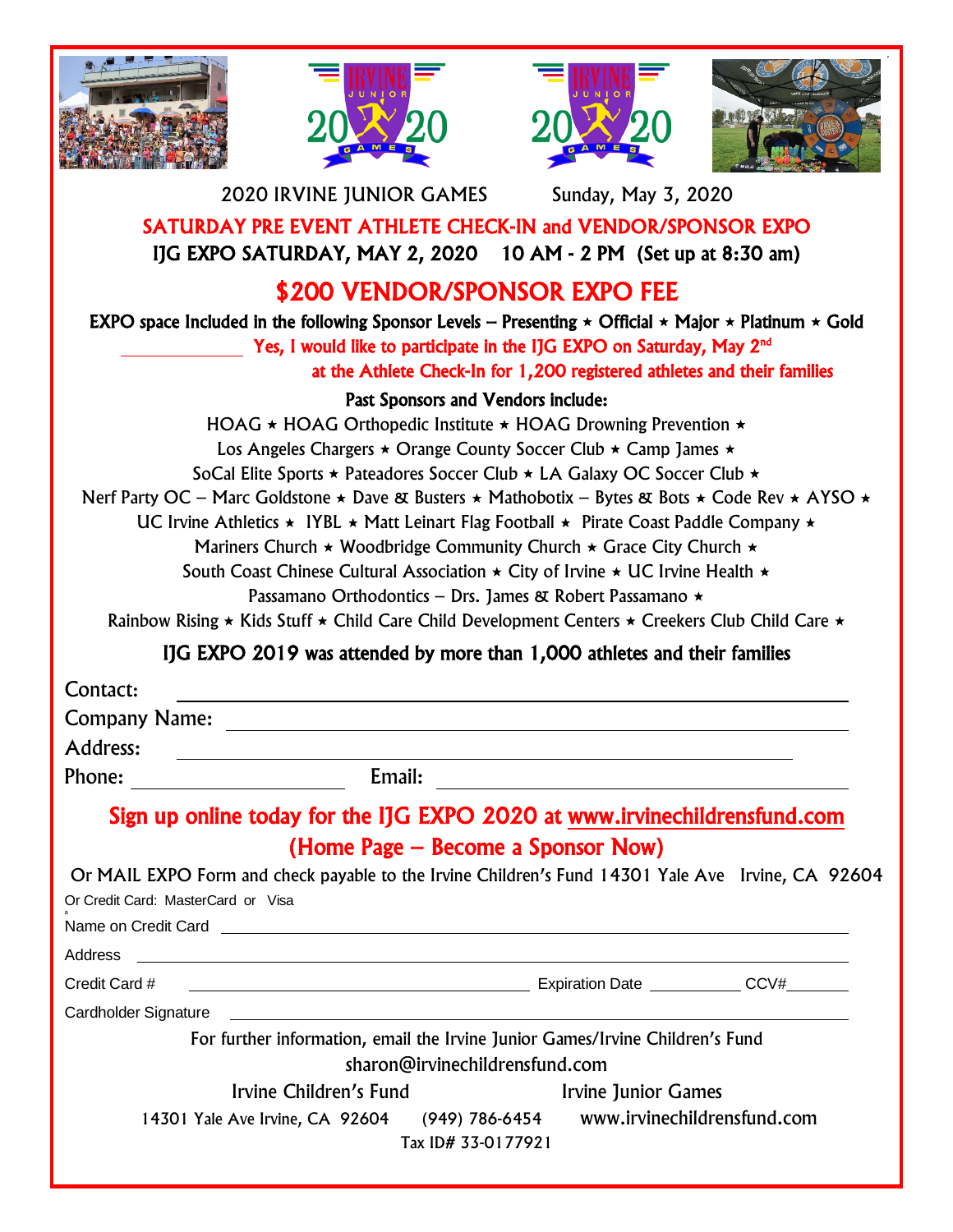| Irvine Junior Games                                                                                                   |                                                                 |                                                                       |                                     |                                   |                                         |                                                       |                                         |                                               |       |                      |
|-----------------------------------------------------------------------------------------------------------------------|-----------------------------------------------------------------|-----------------------------------------------------------------------|-------------------------------------|-----------------------------------|-----------------------------------------|-------------------------------------------------------|-----------------------------------------|-----------------------------------------------|-------|----------------------|
| Track and field event to raise funds for before and after school child care<br>J U N I O R                            |                                                                 |                                                                       |                                     |                                   |                                         |                                                       |                                         |                                               |       |                      |
|                                                                                                                       | Benefitting the Irvine Children's Fund                          | May 3, 2020                                                           |                                     |                                   |                                         |                                                       | <b>Irvine Children's Fund</b>           |                                               |       |                      |
| $M$ $E$ $s$<br>A.                                                                                                     | SPONSOR                                                         |                                                                       |                                     | BENEFITS                          |                                         |                                                       |                                         |                                               |       |                      |
|                                                                                                                       | Presenting<br>\$30,000                                          | Official<br>\$15,000                                                  | Major<br>\$10,000                   | Platinum<br>\$7,500               | Gold<br>\$5,000                         | Silver<br>\$2,500                                     | Bronze Event Spirit Patron<br>\$1,000   | \$500                                         | \$250 | \$150                |
| Admission and Sponsor Tent tickets                                                                                    | 50                                                              | 30                                                                    | 25                                  | 20                                | 15                                      | 12                                                    | 10                                      | 6                                             | 4     | 2 Adult<br>& I Child |
| IJG Event Program color Ad                                                                                            | $1/2$ page<br><b>COLOR</b><br><b>Back Cover</b><br>$8 \times 5$ | $1/2$ page<br><b>COLOR</b><br>Back Cover inside cover<br>$8 \times 5$ | $1/2$ page<br><b>COLOR</b><br>8x4.5 | $1/2$ page<br><b>COLOR</b><br>8x5 | $1/2$ page<br><b>COLOR</b><br>8x5       | $1/4$ page $1/8$ page<br><b>COLOR</b><br>$4 \times 5$ | <b>COLOR</b><br>$4 \times 2.5$          | 1/8<br>page<br><b>COLOR</b><br>$4 \times 2.5$ | list  | list                 |
| NAME/LOGO on FRONT of<br><b>ATHLETE T-SHIRTS</b><br>1,200 T-Shirts                                                    | X                                                               | X                                                                     | X                                   | X                                 |                                         |                                                       |                                         |                                               |       |                      |
| NAME/LOGO on BACK of ATHLETE<br>T-SHIRTS 1,200 T-Shirts                                                               |                                                                 |                                                                       |                                     |                                   | $\mathcal{\dot{R}}$                     |                                                       |                                         |                                               |       |                      |
| Name on BACK of ATHLETE T-SHIRTS<br>1,200 T-Shirts                                                                    |                                                                 |                                                                       |                                     |                                   |                                         |                                                       |                                         | X                                             |       |                      |
| NAME/LOGO on FRONT of<br><b>IJG Event Day program</b>                                                                 | $\mathcal{\tilde{X}}$                                           | $\boldsymbol{\mathcal{R}}$                                            | $\boldsymbol{\mathcal{R}}$          | $\boldsymbol{\mathcal{R}}$        |                                         |                                                       |                                         |                                               |       |                      |
| Company signage recognition at track<br>and field venues                                                              | 氼                                                               |                                                                       |                                     |                                   |                                         |                                                       |                                         |                                               |       |                      |
| Banner recognition at the Sponsor Tent                                                                                | 氼                                                               |                                                                       |                                     |                                   |                                         |                                                       |                                         |                                               |       |                      |
| Name on 2,500 IJG event day<br>Admission tickets                                                                      | $\mathcal{\dot{R}}$                                             | $\mathbf{X}^{\prime}$                                                 | X                                   |                                   |                                         |                                                       |                                         |                                               |       |                      |
| Name/logo on FRONT of<br>Athlete Registration Form<br>on ICF Website                                                  | X                                                               | X                                                                     | 氼                                   |                                   | <b>Online Athlete Registration Form</b> | <b>Deadline December 14</b>                           |                                         |                                               |       |                      |
| * Name on Event Posters at 34 Schools                                                                                 | X                                                               | X                                                                     | X                                   |                                   | <b>Poster Print Deadline December 6</b> |                                                       |                                         |                                               |       |                      |
| Company promotional material 8 1/2x11<br>in athlete packet emailed individually to<br>the families of 1,200 athletes  | ズ                                                               | 氼                                                                     | ズ                                   |                                   |                                         |                                                       |                                         |                                               |       |                      |
| Name in Athlete Packets for 1,200 athletes                                                                            | X                                                               | X                                                                     | X                                   | X                                 | X                                       |                                                       |                                         |                                               |       |                      |
| Exhibit space at Saturday, May 2nd<br>Athlete Check-In and Vendor/Sponsor<br>EXPO for 1,200 athletes & their families | X                                                               | 癶                                                                     | X                                   | X                                 | X                                       |                                                       |                                         |                                               |       |                      |
| ICF/IJG WEBSITE Recognition                                                                                           | <b>WEBSITE</b><br><b>HOME PAGE</b>                              | <b>HOME</b><br><b>PAGE</b>                                            | Website<br>List                     | Website<br>List                   | Website<br>List                         | Website<br>List                                       | Website Website Website Website<br>List | List                                          | List  | List                 |
| * Name/logo on Sponsor Agreements                                                                                     | $\dot{\mathbf{\mathcal{R}}}$                                    |                                                                       |                                     | <b>Print Deadline November 8</b>  |                                         |                                                       |                                         |                                               |       |                      |
| Name/logo on Patron Invitation                                                                                        |                                                                 | X                                                                     | X                                   | <b>Print Deadline December 6</b>  |                                         |                                                       |                                         |                                               |       |                      |
| Introduction during Opening Ceremony                                                                                  |                                                                 | 癶                                                                     | X                                   | X                                 |                                         |                                                       |                                         |                                               |       |                      |
| Signage recognition at event                                                                                          |                                                                 | X                                                                     | X                                   |                                   | X                                       |                                                       |                                         |                                               |       |                      |
| March in Opening Ceremony Parade                                                                                      |                                                                 | X                                                                     | 氼                                   | ズズ                                | 氼                                       | ズ                                                     | X                                       | X                                             |       |                      |
| <b>Present Athlete Award Medals</b>                                                                                   | 灭灭灭灭灭                                                           | X<br><b>Print Deadline as indicated</b>                               | 氼                                   | X                                 | X                                       | X                                                     | X                                       | X                                             |       |                      |
| To guarantee inclusion in all other printed materials, a commitment must be made by Friday, February 28, 2020         |                                                                 |                                                                       |                                     |                                   |                                         |                                                       |                                         |                                               |       |                      |

### For more information, please call the Irvine Children's Fund and the Irvine Junior Games at (949) 786-6454 IRVINE CHILDREN'S FUND IRVINE JUNIOR GAMES

Website: irvinechildrensfund.com & irvinejuniorgames.com Tax ID #33-0177921 14301 Yale Avenue Irvine, CA 92604 Phone: (949) 786-6454 Email: sharon@irvinechildrensfund.com